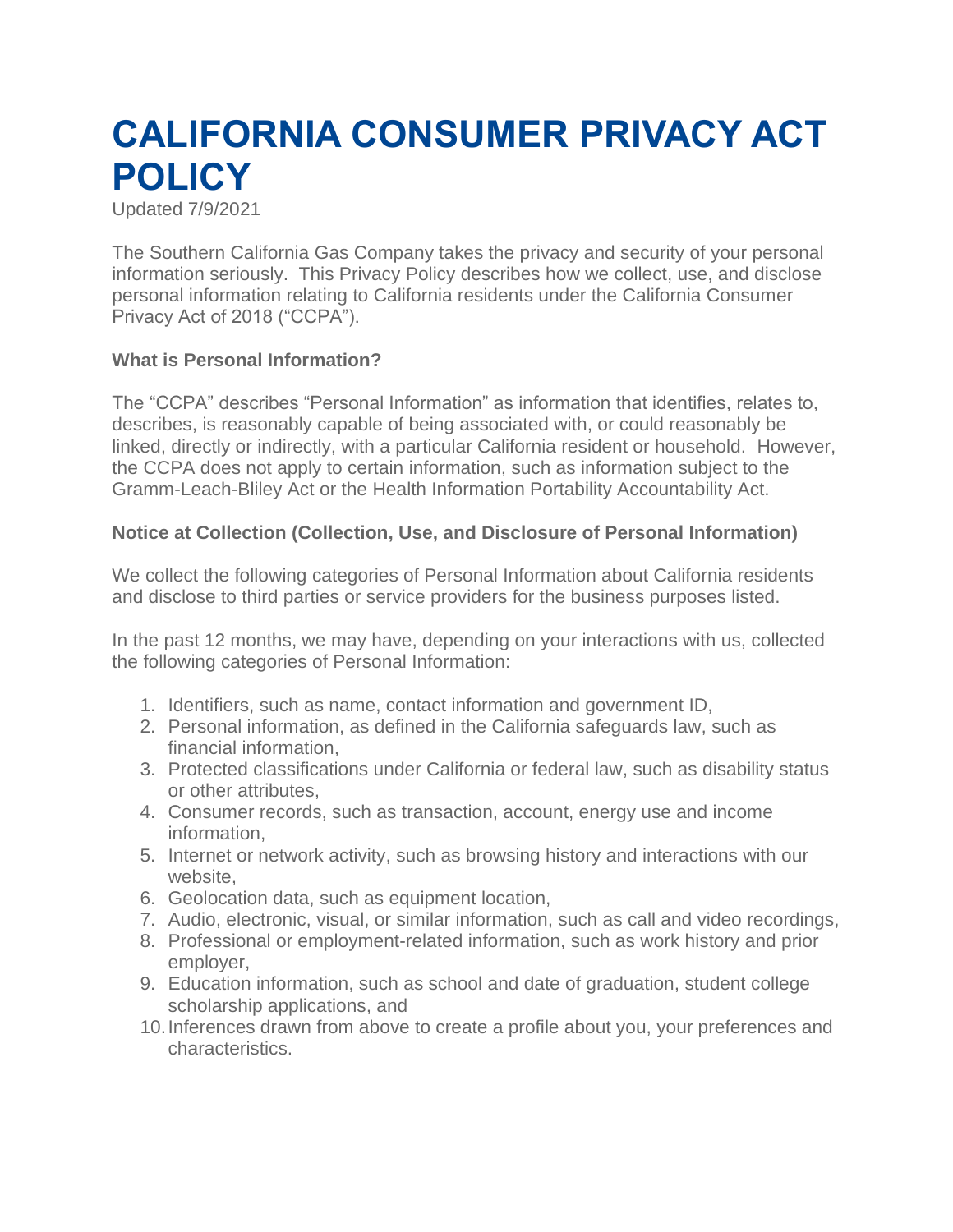We may use Personal Information for the following business purposes:

- 1. to operate, manage, and maintain our business,
- 2. to provide and improve our products and services,
- 3. to communicate with you and manage your account including billing and credit services,
- 4. to determine your eligibility for and participation in certain programs,
- 5. for our employment and vendor management purposes,
- 6. to personalize, advertise, develop, improve, and market our products and services,
- 7. for quality, safety, research and data analysis,
- 8. to detect and prevent fraud and security incidents,
- 9. to maintain our facilities, systems and infrastructure,
- 10.to perform accounting, auditing, and other internal functions,
- 11.to maintain business records,
- 12.to conduct investigations and comply with legal obligations,
- 13.to exercise and defend legal claims and to protect you, us and others,
- 14.for uses we notify you of or obtain your consent, and
- 15.for use in a lawful manner compatible with the context in which it was provided.

## **California Residents' Rights**

California law grants California residents' certain rights and imposes restrictions on particular business practices as set forth below.

**Notice at Collection:** We are required to notify California residents, at or before the point of collection of their Personal Information, the categories of Personal Information collected and the purposes for which such information is used.

**Verifiable Requests for Deletion, Access/Copy and Right to Know**. Subject to certain exceptions, California residents have the right to make the following requests, at no charge:

**Right of Deletion**: The right to request deletion of Personal Information that we have collected about them, subject to certain exemptions, and to have such personal information deleted, except where necessary that we maintain such Personal Information for reasons such as the following:

- Complete the transaction for which the Personal Information was collected, fulfill the terms of a written warranty or product recall conducted in accordance with federal law, provide a good or service requested by the consumer, or reasonably anticipated within the context of a business's ongoing business relationship with the consumer, or otherwise perform a contract between the business and the consumer.
- Detect security incidents, protect against malicious, deceptive, fraudulent, or illegal activity; or prosecute those responsible for that activity.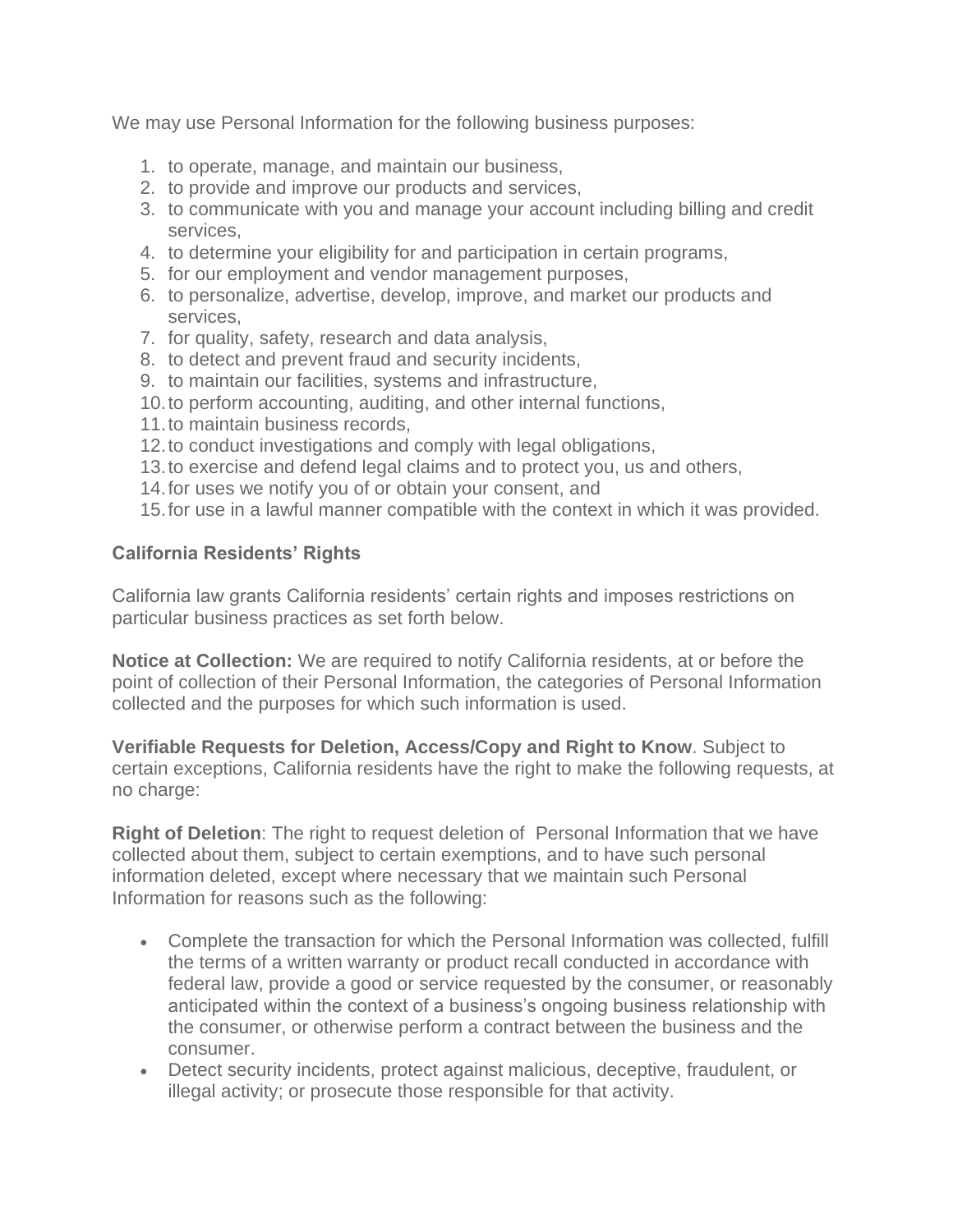- Debug to identify and repair errors that impair existing intended functionality.
- Exercise free speech, ensure the right of another consumer to exercise that consumer's right of free speech, or exercise another right provided for by law.
- Comply with communications laws which preclude deletion.
- Engage in public or peer-reviewed scientific, historical, or statistical research in the public interest that adheres to all other applicable ethics and privacy laws, when the businesses' deletion of the information is likely to render impossible or seriously impair the achievement of such research, if the consumer has provided informed consent.
- Enable solely internal uses that are reasonably aligned with the expectations of the consumer based on the consumer's relationship with the business.
- Comply with a legal obligation.
- Otherwise use the consumer's Personal Information, internally, in a lawful manner that is compatible with the context in which the consumer provided the information.

Please note that the great majority of Personal Information we collect falls into the foregoing exemptions.

**Right to Access/Copy**: (Up to twice every 12 months) The right to request a copy of the specific pieces of Personal Information that we have collected about them in the prior 12 months and to have this delivered, free of charge, either (a) electronically in a portable and, to the extent technically feasible, readily useable format that allows the individual to transmit this information to another entity without hindrance or (b) by mail. For security reasons and to comply with the CCPA, certain highly sensitive types of Personal Information, such as social security numbers, drivers' license numbers, and bank account numbers, will not be provided, but we will inform you if we may have collected them during such 12-month period.

**Right to Opt-Out/Do Not Sell:** The right to opt-out of the sale (if any) of their Personal Information.

**Right to Know**: (Up to twice every 12 months) The right to request that we provide them certain information about how we have handled their Personal Information in the prior 12 months, including the:

- categories of Personal Information collected;
- categories of sources of Personal Information;
- business and/or commercial purposes for collecting or selling their Personal Information;
- categories of third parties with whom we have shared their Personal Information;
- categories of Personal Information that we have disclosed or shared with a third party for a business purpose;
- the right to request the specific pieces of Personal Information collected (see above); and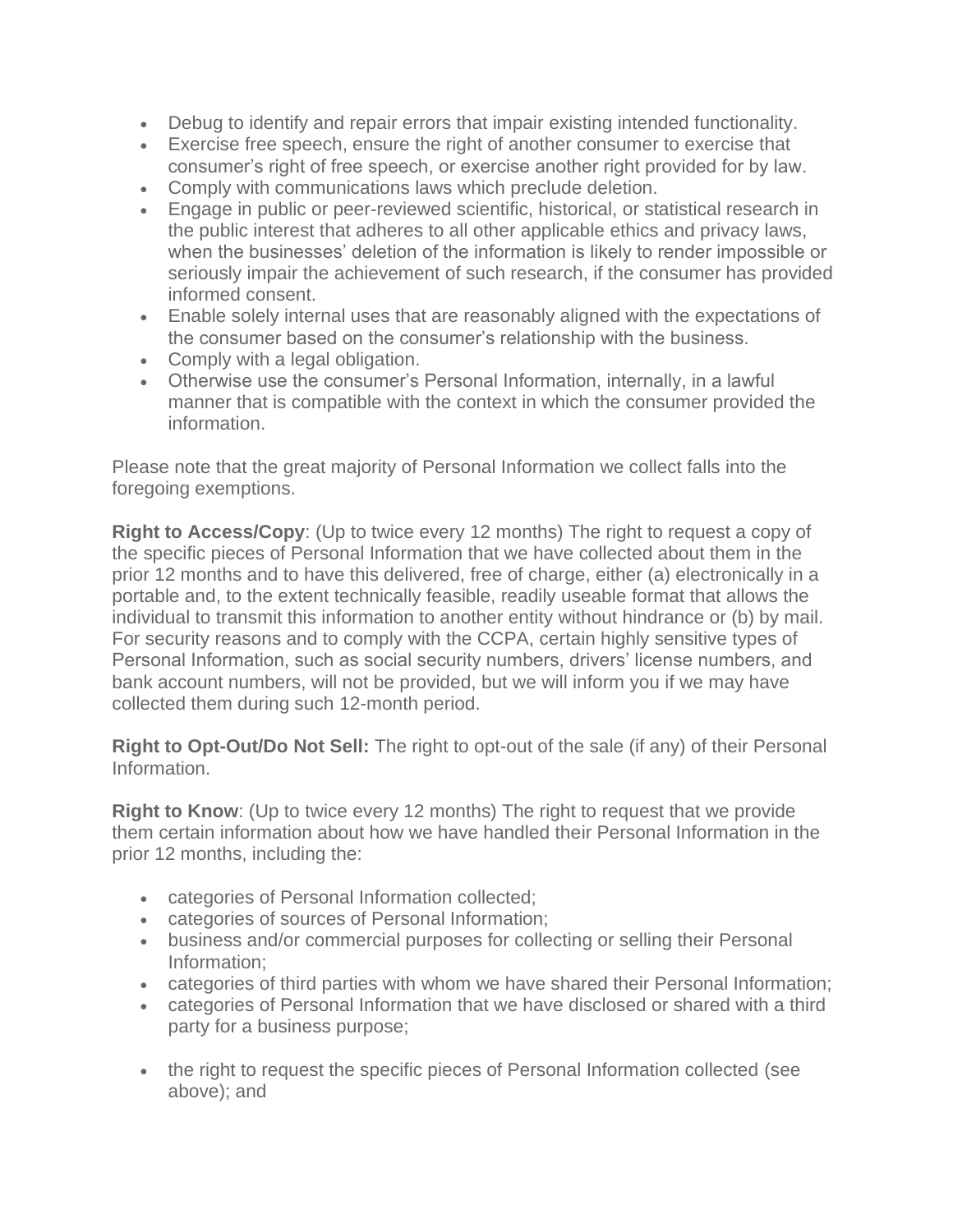• categories of third parties to whom the residents' Personal Information has been sold and the specific categories of Personal Information sold to each category of third party.

**Submitting Requests**. Requests to exercise the right to deletion, right to a copy, and / or the right to know may be submitted at **[https://socalgas.com/privacy](https://www.socalgas.com/privacy)** or by contacting us at 1-800-427-2200 (toll free). We will respond to verifiable requests received from California consumers or their authorized agents as required by law by matching the information provided against the information we have about you or requesting that you log into your account. If we are unable to adequately verify a request, we will notify the requestor. Authorized agents will be required to provide proof of their authorization, and we may also require that the relevant consumer directly verify their identity and the authority of the authorized agent.

| Type of Requests                                                                                                                                                                                                                     | Customer<br>Requests                                                            | Non Customer<br>Requests |    | Fulfilled<br>Total Funcests | Failed<br>Validation | Cal |
|--------------------------------------------------------------------------------------------------------------------------------------------------------------------------------------------------------------------------------------|---------------------------------------------------------------------------------|--------------------------|----|-----------------------------|----------------------|-----|
| <b>Right to Know Report</b><br>Requests                                                                                                                                                                                              | 43                                                                              |                          | 50 | 42                          |                      |     |
| Deletion of Data Requests 32                                                                                                                                                                                                         |                                                                                 |                          | 34 | 29                          |                      | 5   |
| <b>Opt-Out Requests</b>                                                                                                                                                                                                              |                                                                                 |                          |    |                             |                      | 0   |
| TOTAL                                                                                                                                                                                                                                | 75                                                                              |                          | 84 |                             |                      | 10  |
| <u>in the second contract of the second contract of the second contract of the second contract of the second contract of the second contract of the second contract of the second contract of the second contract of the second </u> | the contract of the contract of the contract of the contract of the contract of | $\sim$ $\sim$ $\sim$     |    | $\bigcap_{i=1}^n A_i$       |                      |     |

### Annual CCPA 2020 Metrics

Please note, in accordance with required provisions of the CCPA, Opt-out requests are not offered since The Southern California Gas Company does not sell consumer's information.

**Financial Incentives, Sale and Non-Discrimination**. The CCPA prohibits discrimination against California residents for exercising their rights under the CCPA and imposes requirements on any financial incentives offered to California residents related to their Personal Information.

**Discrimination**: Businesses may not discriminate against residents who exercise their rights under CCPA. Discrimination may exist where a business denies or provides a different level or quality of goods or services, or charges (or suggests that it will charge) different prices or rates or impose penalties on residents who exercise their CCPA rights, unless doing so is reasonably related to the value provided to the business by the residents' data .

**Disclosure of Financial Incentives and Sale**: If businesses offer any financial incentives for the collection, sale or deletion of their Personal Information, residents have the right to be notified of any financial incentives offers and their material terms, the right not be included in such offers without prior informed opt-in consent, and the